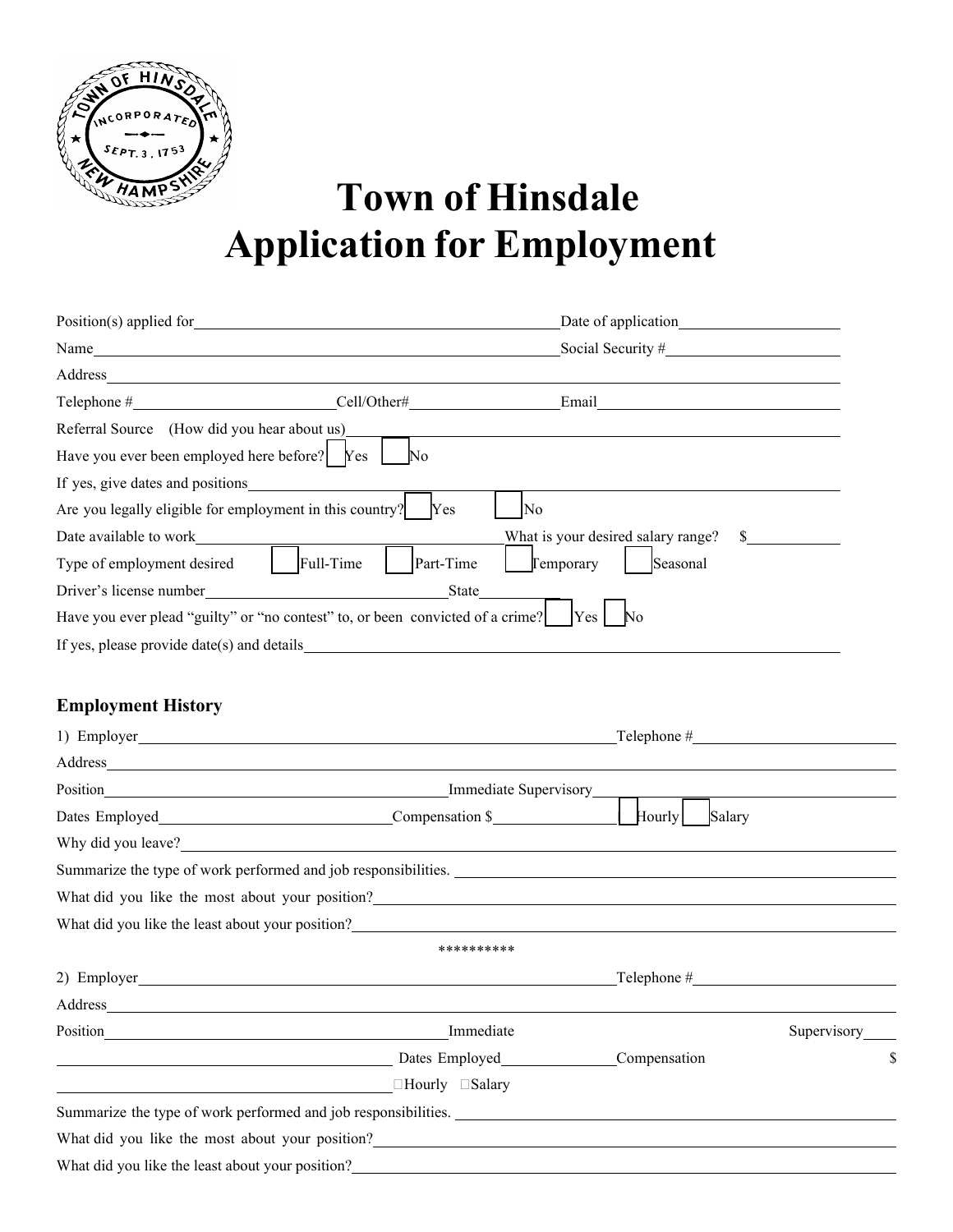| 3) Employer                                                    |                                    | Telephone #  |                   |
|----------------------------------------------------------------|------------------------------------|--------------|-------------------|
| Address                                                        |                                    |              |                   |
| Position                                                       | Immediate                          |              | Supervisory _____ |
|                                                                | Dates Employed<br>Salary<br>Hourly | Compensation | \$                |
| Why did you leave?                                             |                                    |              |                   |
| Summarize the type of work performed and job responsibilities. |                                    |              |                   |
| What did you like the most about your position?                |                                    |              |                   |
| What did you like the least about your position?               |                                    |              |                   |

#### **Skills & Qualifications**

Summarize any special training, skills, licenses and/or certificates that may assist you in performing the position for which you are applying.

| Computer Skills (Check appropriate boxes. Include software titles $\&$ years of experience). |       |          |       |  |
|----------------------------------------------------------------------------------------------|-------|----------|-------|--|
| $\Box$ Word Processing                                                                       | Years | Email    | Years |  |
| $\Box$ Spreadsheet                                                                           | Years | Internet | Years |  |
| $\Box$ Presentation                                                                          | Years | Other    | Years |  |

### **Educational Background**

Starting with the most recent school attended, provide the following information.

| School (include City & State) | Year Completed | Completed | <b>GPA</b> | Major/Minor |
|-------------------------------|----------------|-----------|------------|-------------|
|                               |                |           |            |             |
|                               |                | <b>No</b> |            |             |
|                               |                |           |            |             |
|                               |                |           |            |             |
|                               |                |           |            |             |
|                               |                |           |            |             |

### **References**

List name and telephone number of three business/work references who are not related to you and are not previous supervisors. If not applicable, list three school or personal references who are *not* related to you.

| Name | Title | Relationship | Telephone | # of Years |
|------|-------|--------------|-----------|------------|
|      |       |              |           |            |
|      |       |              |           |            |
|      |       |              |           |            |